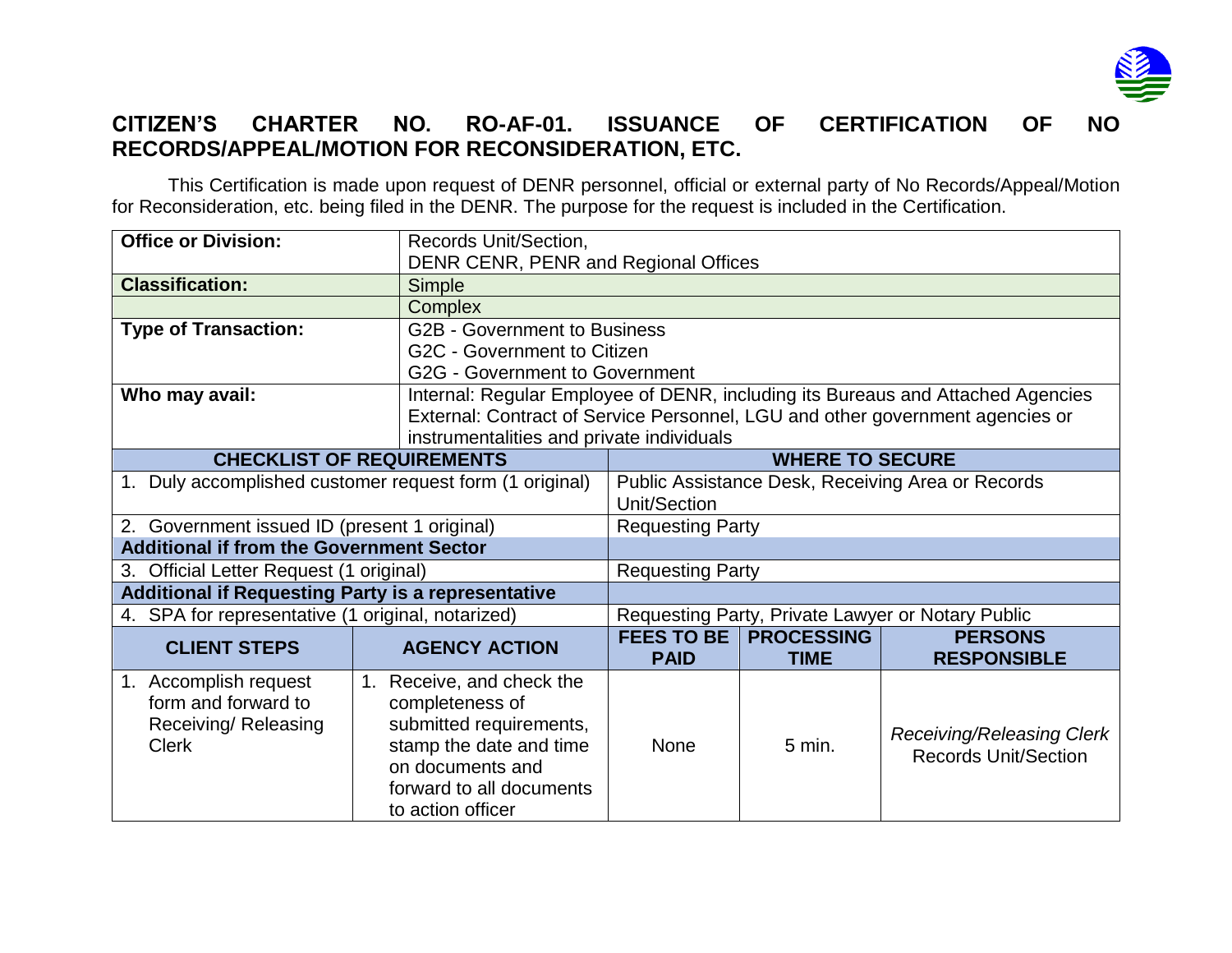

| <b>CLIENT STEPS</b>                                   | <b>AGENCY ACTION</b>                                                                              | <b>FEES TO BE</b><br><b>PAID</b>              | <b>PROCESSING</b><br><b>TIME</b>            | <b>PERSONS</b><br><b>RESPONSIBLE</b>                                                                                                                                                                  |
|-------------------------------------------------------|---------------------------------------------------------------------------------------------------|-----------------------------------------------|---------------------------------------------|-------------------------------------------------------------------------------------------------------------------------------------------------------------------------------------------------------|
| 1.1.<br>None                                          | 1.1.<br>Verify all<br>requirements and<br>indicate amount to be<br>paid in the Request<br>Form    | None                                          | 5 min.                                      | <b>Records Officer</b><br><b>Records Unit/Section</b>                                                                                                                                                 |
| 1.2.<br>None                                          | 1.2.<br>Approve and sign<br><b>Request Form</b>                                                   | None                                          | 5 min.                                      | <b>Records Officer/Alternate</b><br><b>Officer</b><br><b>Records Unit/Section</b>                                                                                                                     |
| 1.3.<br><b>None</b>                                   | 1.3.<br>Prepare/Approve<br>Order of Payment                                                       | None                                          | 5 min.                                      | <b>Records Officer/Credit</b><br><b>Officer</b><br><b>CENRO Records</b><br>Unit/Section<br><b>Accounting Personnel</b><br>PENRO/Regional Office<br><b>Accounting Unit/Section</b><br><b>MSD Chief</b> |
| 2. Pay to the Cashier the<br><b>Certification Fee</b> | Accept payment and<br>1.<br>issue Official Receipt                                                | <b>Certification</b><br>Fees***:<br>Php 25.00 | 5 min.                                      | <b>Collecting Officer</b><br><b>Credit Officer</b><br><b>Cashier Unit/Section</b>                                                                                                                     |
| 1.1.<br><b>None</b>                                   | 2.1.<br><b>Check the Official</b><br>Receipt. Verify,<br>prepare and initial the<br>Certification | None                                          | 25 min.<br>(Simple)<br>3 hours<br>(Complex) | <b>Records Officer</b><br><b>Records Unit/Section</b>                                                                                                                                                 |